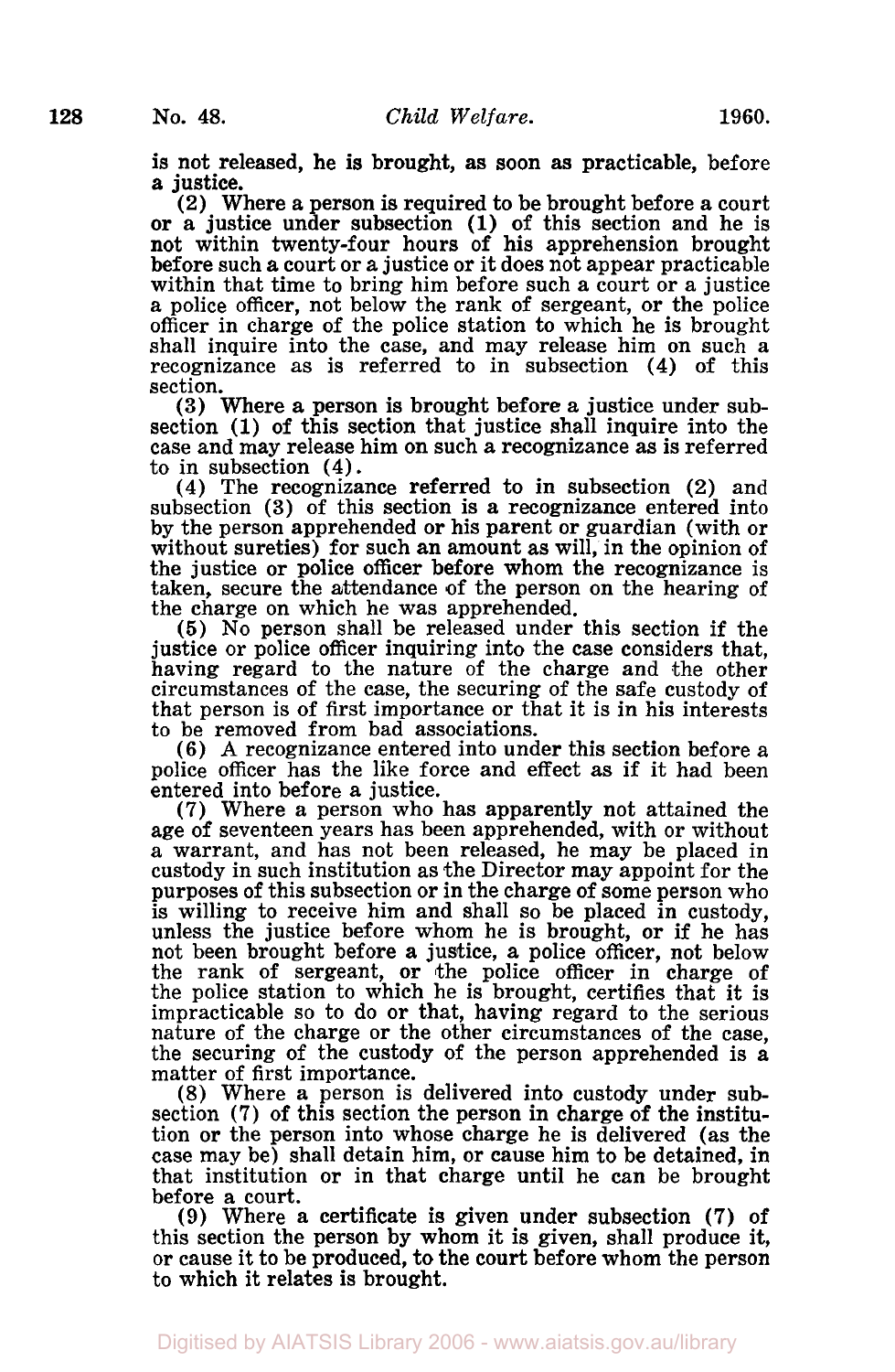129

(10) Nothing in this section authorizes the detention of a person beyond the time at which it first becomes practicable to bring him before a court.

(11) This section has effect in addition to, and not in derogation of, any other enactment authorizing or requiring a person who has been apprehended or is in custody to be released.

**20**—(1) Where a children's court, or any other court of Bestrictions summary jurisdiction, finds a child guilty of an offence of children. on the child for that offence or unless having regard to the nature of the offence and to the age and character of the child it considers it desirable in a particular case so to do, cause *a* conviction to be entered against that child, but, such penalty upon or make such other order in respect of that child as it could have done if it had convicted him of that offence. it shall not, unless it imposes a sentence of importance of employeers it imposes a sentence of importance *Ibid.* **5.** 46

(2) **A** reference in any enactment to a person convicted or to a conviction shall, in the case of a child, be construed as including a reference to a person found guilty of an offence or a finding of guilt, as the case may be.

**21**—(1) A children's court, or any other court of sum-Restrictions mary jurisdiction, shall not order a child who has not of children. attained the age of sixteen years to be imprisoned for *Ibid.,* **46.**  any offence or to be committed to prison in default of pay-<sup>51, & 52.</sup> ment of a fine, damages, or costs, or order a child who has attained that age to be imprisoned for more than twelve months for any offence.

(2) **A** children's court shall not order a child who has not attained the age of fourteen years to pay a penalty of more than ten pounds for any offence.

**(3)** So much of any enactment as requires a minimum pecuniary penalty or a minimum term of imprisonment to be imposed on the conviction of any person for an offence does not apply in respect of *a* child found guilty of that offence.

**(4)** Where a child is found guilty of an offence that, if committed by an adult, would be punishable by imprisonment without the option of a fine, the court may, without prejudice to any other powers it may have, impose on that child-

- *(a)* if he has not attained the age of fourteen years, **a** penalty not exceeding ten pounds; or
- *(b)* if he has attained that age, **a** penalty not exceedfifty pounds and not exceeding such sum that if the penalty had been imposed<br>on an adult by a court of summary jurisdiction would subject him, under the *Justices Act* 1959, in default of the payment of the penalty to a greater term of imprisonment than that to which he would be liable if he had been convicted of the offence of which the child was found guilty.

*(5)* Nothing in this section prejudices the power of a **court**  to order the payment of a sum by way of damages or costs.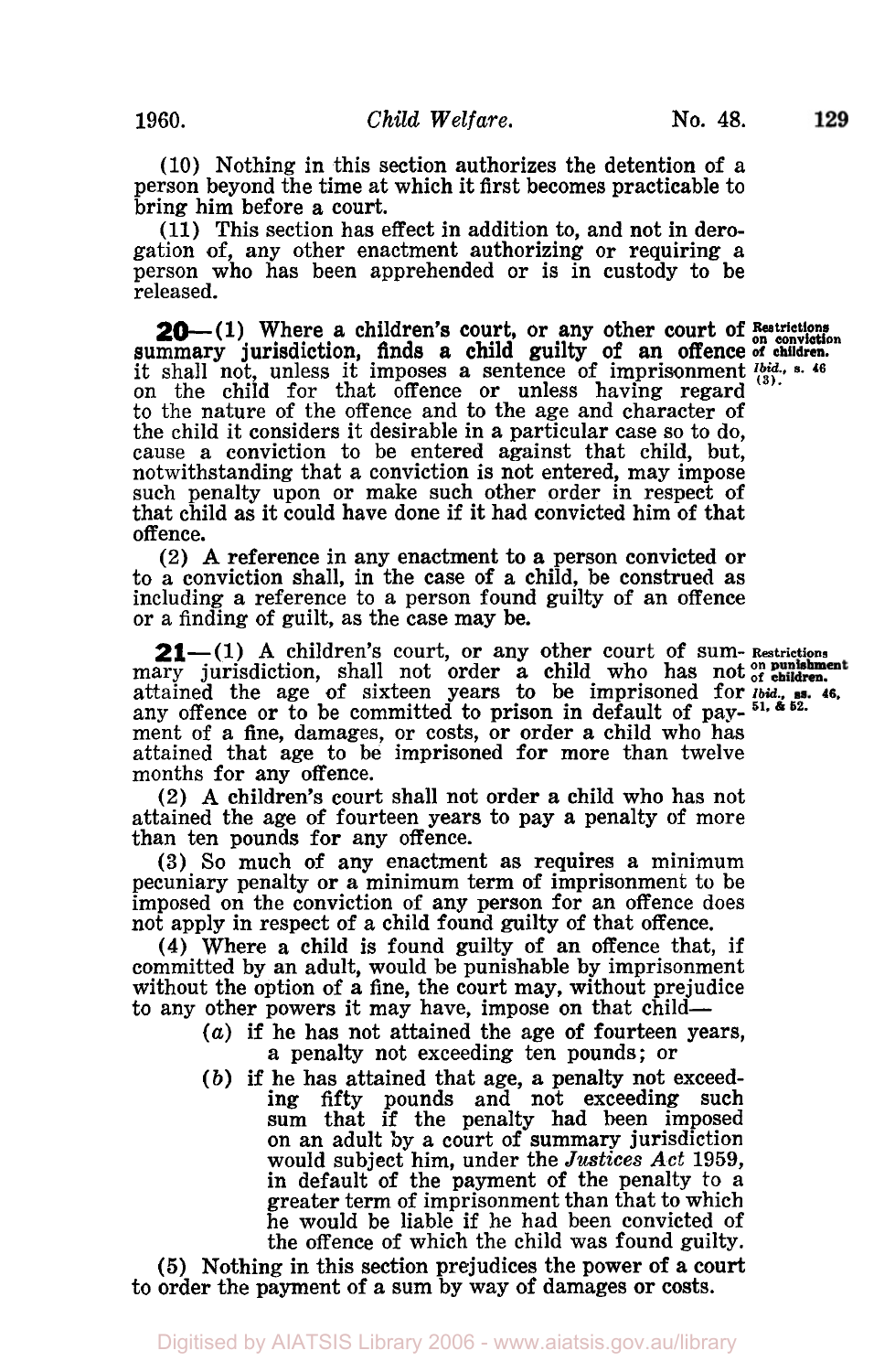**children on** 

**Placing of 22**-(1) A court shall not make an order under para-<br>children on graph II of subsection (1) of section three of the Probation of *Offenders Act* 1934 in respect of a child who has not attained the age of fifteen years.<br>(2) A recognizance entered into under the *Probation of* 

Offenders Act 1934 by a child may bind him to appear before a children's court, notwithstanding that he may attain the age of seventeen years before the time at which he may be required to appear before that court in pursuance of the recognizance, and where the court before which any person is so bound to appear is a children's court, the attainment by that person of the age of seventeen years does not deprive a children's court of jurisdiction to enforce his attendance and deal with him in respect of any failure to observe the conditions of his recognizance or of jurisdiction to vary or discharge the recognizance.

Additional **23**—(1) A children's court, or any other court of summary overs of jurisdiction, by which a child is found guilty of an offence **jurisdiction** in has, in addition to any other powers exercisable by it, power-

- *(a)* to make an order discharging the child conditionally on his entering into a recognizance for a nominal sum, with sureties, approved by the court, in such sum as the court thinks proper, to be of good behaviour for such period not exceeding twelve months as may be specified in the order, and for the purpose of being further dealt with, to appear before a children's court or some other court of summary jurisdiction when called upon at any time during that period;
- *(b)* to make a supervision order in respect of the child; or
- *(c)* to make an order declaring the child to be a ward of the State.

**(2)** Subject to subsection **(3)** of this section, where a child has been discharged on entering into a recognizance under paragraph *(a)* of subsection **(1)** of this section, a children's court or some other court of summary jurisdiction may, at any time during the period to which the recognizance relates, by summons served on the sureties, require the child to be brought before that court, or such other children's court or other court of summary jurisdiction as may be specified in the summons, at **a** time and place so specified.

(3) Where a child has been discharged conditionally under subsection (1) of this section by a children's court, he may not be required under this section, to appear or to be brought before a court of summary jurisdiction that is not a children's court.

**(4)** If a child fails to appear before a court in accordance with a summons served under this section the court may declare the recognizance forfeited and issue a warrant for the apprehension **of** the child.

*(5)* Where a child is brought before a court under this section the court may impose such penalty or make such other<br>order as could have been imposed or made by the court by which he was found guilty of the offence for which he was discharged conditionally.

**Additional powers** *of*  **respect of children found guilty of**  *Ibid. ss* **46 51. 52,** & **55. offences.**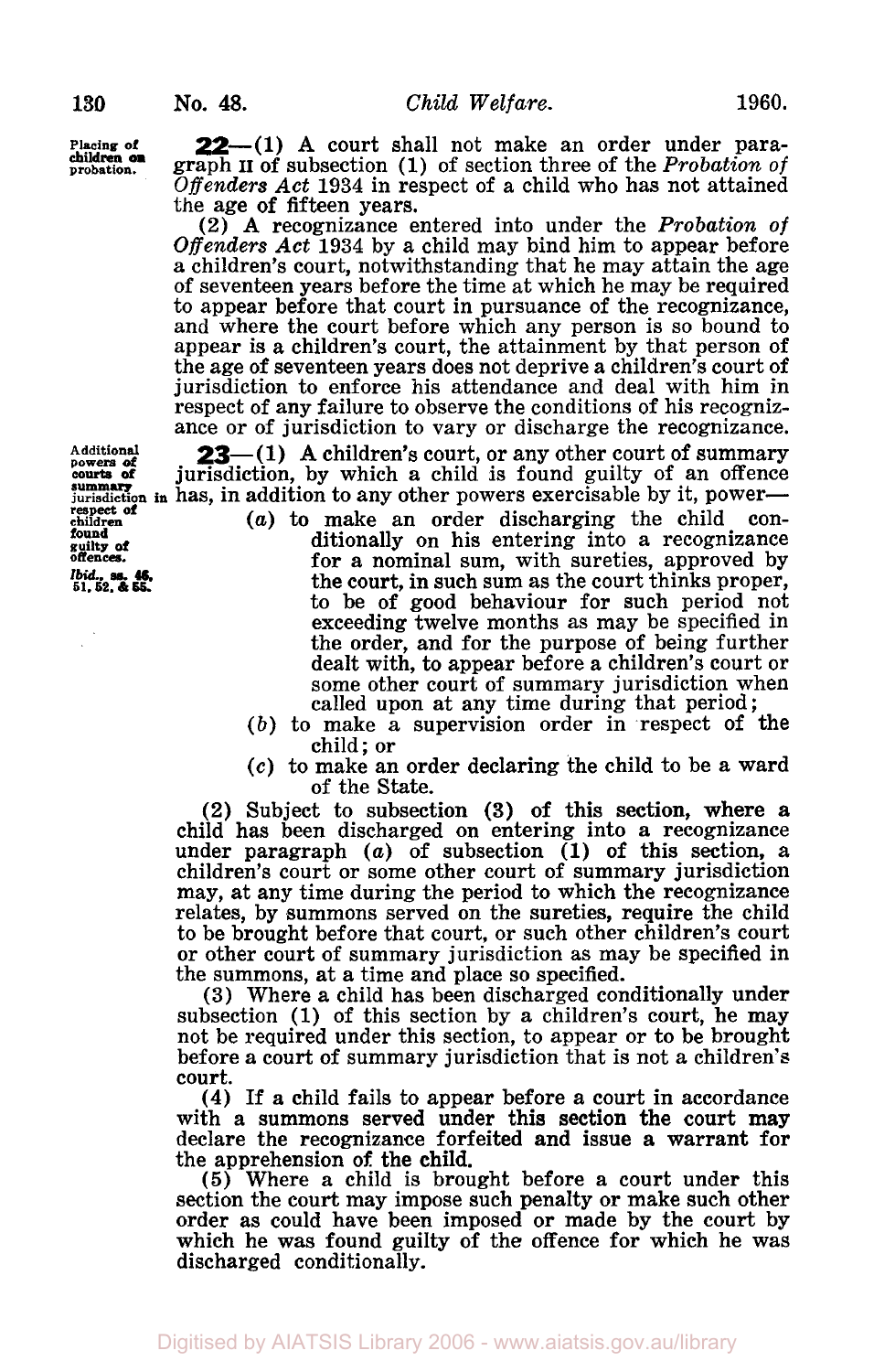**24** (1) Where a child has been found guilty of an offence Remand for **observation.** by **a** children's court, or any other court of summary jurisdic- tion, the court may remand him for further information to be obtained with respect to him or for him to be kept under observation in order that the court that finally deals with him should be better informed as to the manner in which he should be dealt with, and where a child is *so* remanded he shall be committed to custody in the charge of the Director.

(2) Where a court of summary jurisdiction that is not a children's court remands a child under subsection (1) of this section it shall make an order transferring the further proceedings in the case to a children's court held at such a place as it may consider convenient.

**(3)** On the application of the Director, a special magistrate or a police magistrate may extend the period for which a child is remanded under this section.

(4) Where a child is remanded under this section, any children's court having jurisdiction may, on the application of the Director-

- *(a)* order the further proceedings in the case to be transferred to a children's court held at such place as the court determines, if it considers that, without prejudice to the interests of the child, those proceedings may conveniently be heard by a children's court held at that place; or
- *(b)* impose such sentence or make **such** other order as it could have done if it had found the child guilty of the offence in respect of which he was remanded.

*(5)* Nothing in this section authorizes a child to be remanded for any period beyond the expiration of three months from the date on which he was found guilty of the offence in respect of which he was remanded.

(6) Where a child is remanded under this section, it is not necessary for any court which subsequently deals with him to hear evidence as to the commission of the offence of which he was found guilty by the court by which he was remanded, except in so far as it may consider that that evidence will assist the court in determining the manner in which he shall be dealt with.

**(7)** For the purposes of subsection **(4)** of this section **a**  children's court has jurisdiction in respect of a child who is remanded under this section, if it is a children's court held at a place at which the children's court is held to which the further proceedings in the case have been transferred under this section, or, if those proceedings have not been *so* transferred, the children's court by which he was originally remanded or another children's court held at the same place as that at which that court was held.

**25**—(1) A parent or guardian of a child who, by wilful **Proceedings** default or by neglecting to exercise proper care and guardian- parents, &c. ship of the child, has contributed to the commission of an  $^{1}$   $^{48}$ ,  $^{45}$   $^{7}$   $^{7}$ ,  $^{7}$ , offence **of** which that child has been found guilty, is himself guilty of an offence.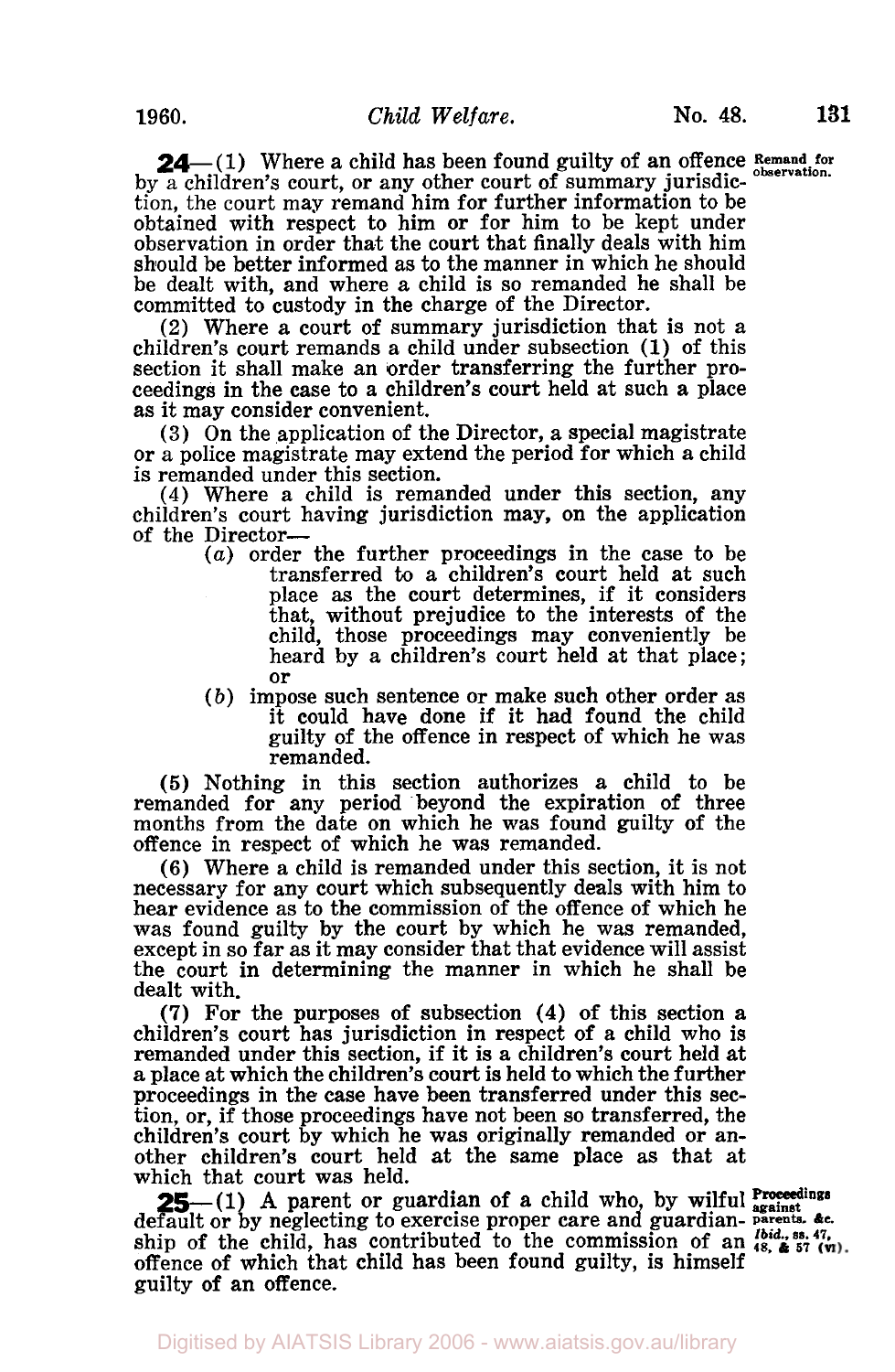**(2)** On the conviction of a person for an offence under subsection **(1)** of this section, the court has, in addition to any other powers exercisable by it, power—

- *(a)* to impose on him a penalty not exceeding fifty pounds or the amount of any pecuniary penalty that could have been imposed on him if he had been convicted of the offence of which the child has been found guilty (whichever of those sums is the less) ;
- *(b)* to order him to pay any damages or costs that the court **by** which the child was found guilty of that offence could have ordered the child to pay; and
- *(c)* to order him to enter into recognizances, with **or**  without sureties, for the good behaviour of the child **for** such period, not exceeding twelve months, as the court may determine.

**(3)** Where on the finding of a child guilty of an offence a court orders him to pay any sum by way of damages or costs and a person is convicted under this section in respect of that offence the court by which that person is convicted may, in addition to or in lieu of exercising any other power, vary that order so as to require that the whole or any part of so much of those damages or costs as have not been recovered or paid shall, instead of being paid by the child, be paid by the person so convicted, and thereupon that order has effect as so varied.

**(4)** Where the whole or any part of a penalty imposed on a child for an offence is awarded or ordered to be paid to any person (in this section referred to as " the complainant ") and a person is convicted of an offence under this section in respect of that offence the court by which that person is convicted may, in addition to or in lieu of exercising any other power, order him to pay to the complainant the whole or any portion of the sum to which the complainant is then entitled under the award or order, and thereupon that award or order ceases to have effect in so far as it relates to the sum so ordered to be paid.

*(5)* Where a child has been found guilty of an offence by a the Director or an authorized officer may, before the court has imposed any sentence on the child or made any other order on that finding, lay a complaint before any justice of the court charging any person with the commission of an offence under subsection **(1)** of this section in respect of the offence of which the child has been found guilty.

**(6)** Where a complaint is laid under subsection *(5)* of this section before a justice and the court consists of two or more justices, no summons or warrant shall be issued on that complaint (other than a warrant issued for the apprehension of **a**  person to whom a summons has been issued) except with the approval of the court.

**(7)** Nothing in subsection **(5)** of this section affects the exercise **of** any other right of the Director, an authorized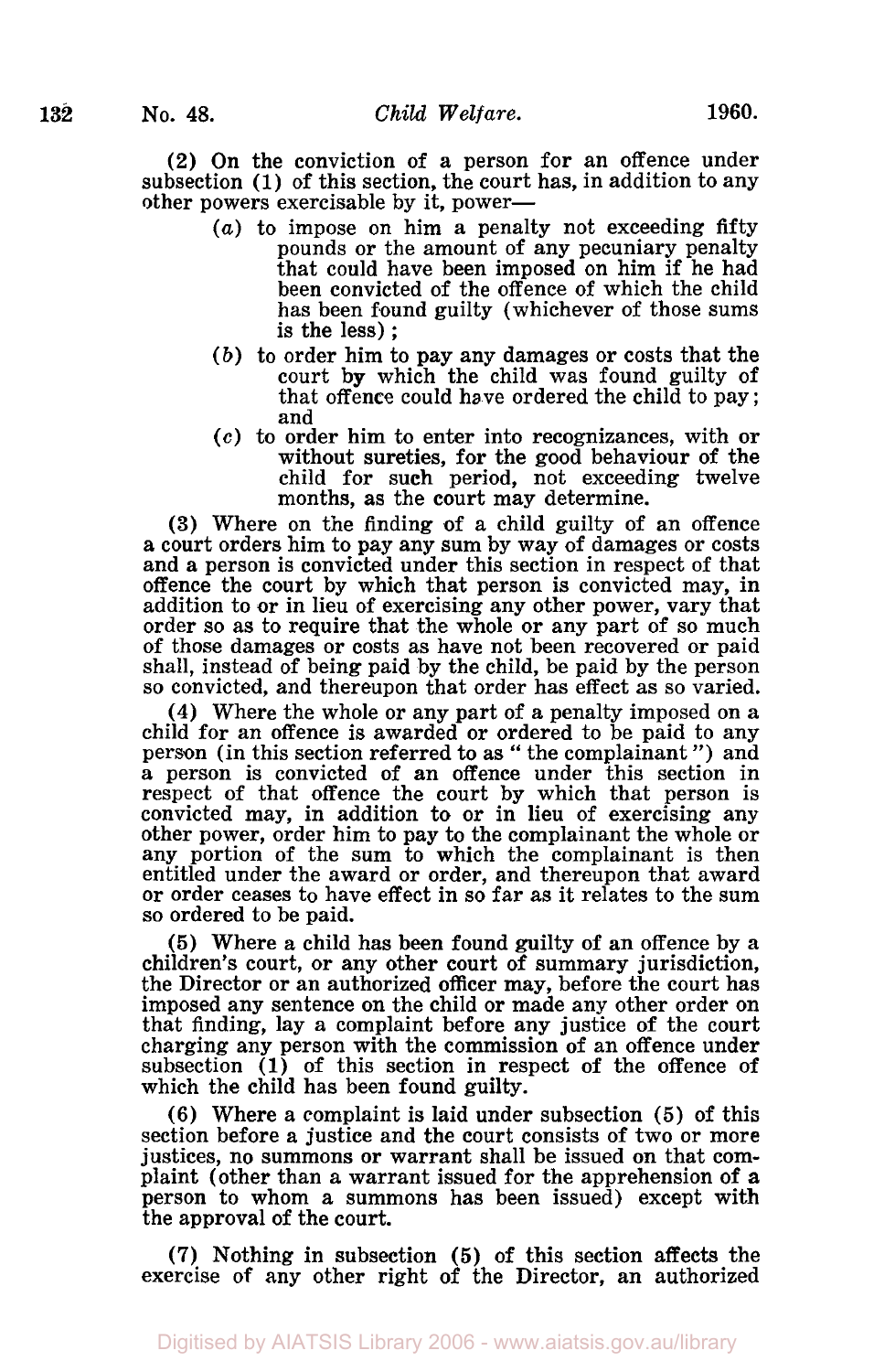officer, or any other person to lay a complaint charging any person with the commission of an offence under subsection **(1)**  of this section.

(8) Where a summons or warrant has been issued on a complaint charging any person with the commission of an offence under subsection (1) of this section in respect of an offence of which a child has been found guilty, a court in making any decision in respect of the child may have regard to the fact that that summons or warrant has been issued.

(9) **A** complaint charging any person with the commission of an offence under subsection (1) of this section in respect of an offence of which a child has been found guilty shall be made not later than one month after the child has been found guilty of the offence.

**(10)** For the purposes of subsection **(9) of** this section a child shall be deemed to have been found guilty of an offence upon the ordinary date on which the period allowed for making an appeal against that finding or any sentence imposed or other order made on that finding expires, **or** if such an appeal is made, the date on which the appeal is finally disposed of or abandoned or fails by reason of the non-prosecution thereof.

**26**—(1) A children's court may order any penalty, or a costs in pro-<br>part thereof, imposed on a child to be paid to the complainant children's in or towards the payment of his costs. **courts.** 

(2) Nothing in subsection (1) of this section prejudices  $\frac{bid.}{\epsilon}$ , ss. 121 **I** the exercise of any other power of a court to award the whole or any part of **a** fine imposed by it to any person.

**(3)** The fees paid by a complainant or other person bring- ing proceedings in a children's court shall, in so far as they are in excess of any costs awarded to him or any penalty, or part thereof ordered to be paid to him, be remitted or repaid to him, unless the court otherwise orders.

fourteen years is charged before a children's court with an **children.**  indictable offence, other than murder, attempt to murder, *Ibid.,* ss. manslaughter, **or** wounding with intent to do grievous bodily & **52.**  harm, the court shall hear and determine the charge as if it were a charge for an offence punishable on summary conviction before justices. **27-(1)** Where a child who has not attained the age of Indictable

(2) Where a child who has attained the age of fourteen years is charged before a children's court with an indictable offence, other than murder, attempt to murder, manslaughter, rape, wounding with intent to do grievous bodily harm, or robbery with violence, the court shall **ask** him if he is willing to be tried by the court, instead of by **a** jury, and if he, or his parent or guardian, does not object to his being tried by the court, the court shall hear and determine the charge as if it were a charge for an offence punishable on summary conviction before justices.

**(3)** Where an objection is made under subsection **(2)** of this section, the magistrate or justices constituting the court shall proceed as justices examining into the charge.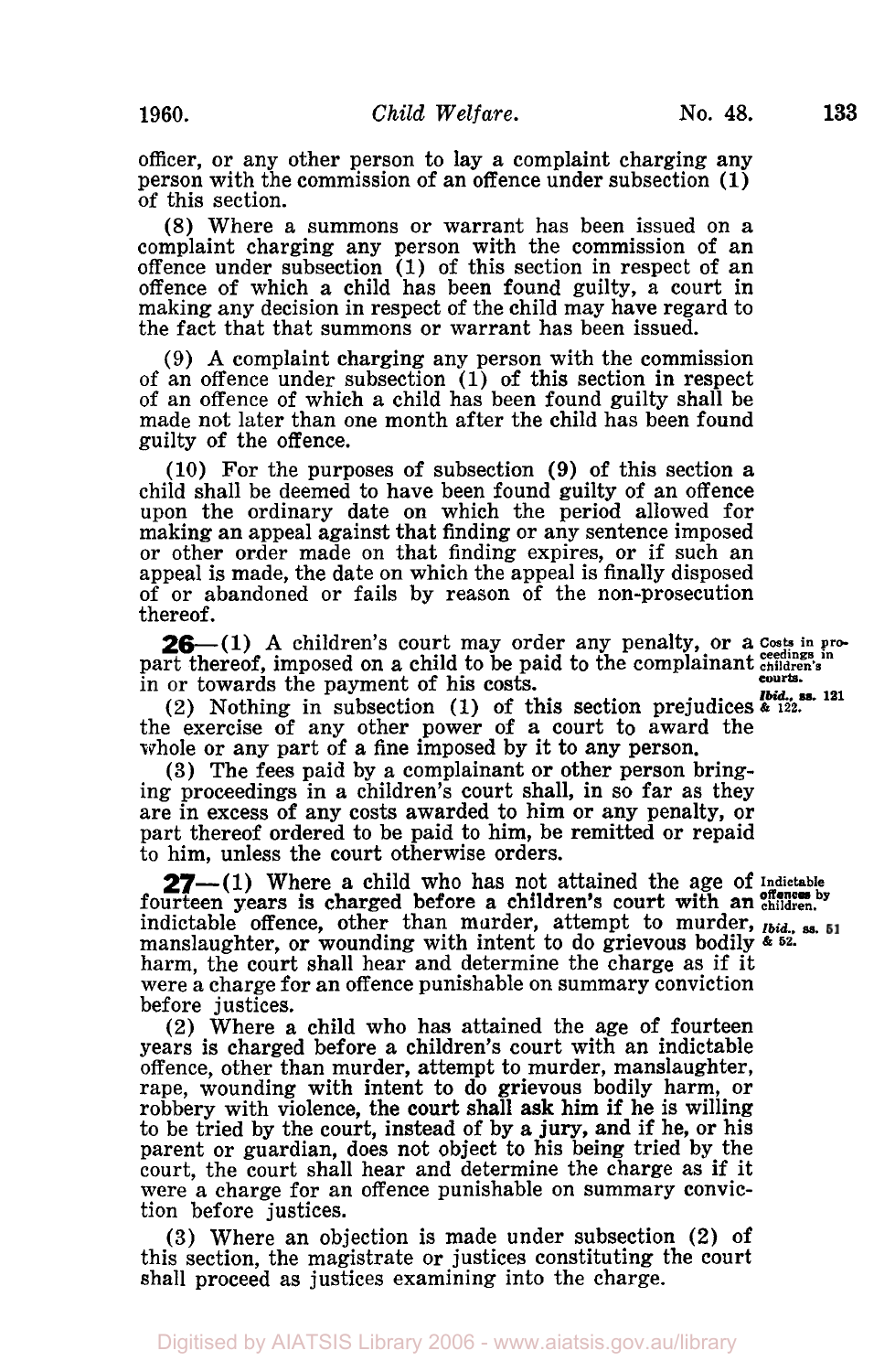**(4)** Where a charge is heard and determined by a children's court under this section, the complaint shall be deemed to be good and sufficient if it was good and sufficient for the purposes of Part V of the *Justices Act* 1959.

*(5)* Where, under this section, a charge for an indictable offence is heard **as** if it were a charge for an offence punishable on summary conviction before justices, the accused may be found guilty of any other offence of which he might have been convicted if he had been tried on indictment for that offence and, with the consent of the prosecutor, may plead that he is guilty of such an offence.

(6) Where, on a charge heard and determined by a children's court under this section, a child is found guilty of an offence the court, without prejudice to the exercise of any other powers it may have, may, subject to section twenty-one, order him to be imprisoned or impose on him a penalty not exceeding fifty pounds.

(7) Where a child is charged before a court of summary jurisdiction, other than a children's court, with an indictable offence that, by virtue of any enactment, may, if the accused does not object or if he does not elect to be tried on the charge by jury, be heard and determined as an offence punishable on summary conviction before justices, that charge shall not be so heard and determined if, at the time at which the child is entitled so to object or so to elect, a parent or guardian of his objects to its being so heard and determined or elects that the child should be tried on the charge by a jury.

**28**—(1) Where a child is convicted on indictment, the court may, in addition to or in lieu of exercising any other powers exercisable by it-

*(a)* make a supervision order in respect of the child; or

*(b)* make an order declaring the child to be a ward of the State,

and, for the purposes of the *Criminal Code,* the making of any such order shall be deemed to be a sentence.

**(2)** Where a child is convicted on indictment and judgment is not arrested, the court, instead of proceeding as provided in section three hundred and eighty-six of the *Criminal Code,*  may commit the child to custody in the charge of the Director to appear and receive judgment at some future sittings **of**  the court specified by the court on so committing him to custody.

**29**-(1) A court, on remanding or committing for trial a child who is not released on bail, shall, instead of committing him to a gaol or other place of custody, commit him to custody<br>in the charge of the Director, to be thus detained for the period<br>for which he is remanded or until he is delivered in due course of law.

**(2)** Subsection (1) **of** this section does not apply where the court by whom the child is remanded or committed for trial considers that, having regard to the seriousness of the offence and the other circumstances of the case, the securing of the safe custody **of** the child is a matter of first importance.

**Additional powers of Supreme Court in respect of convicted children.**  *Ibid.*, s. 57.

**Remand and committal of children in custody.**  *Ibid..* **s. 53.**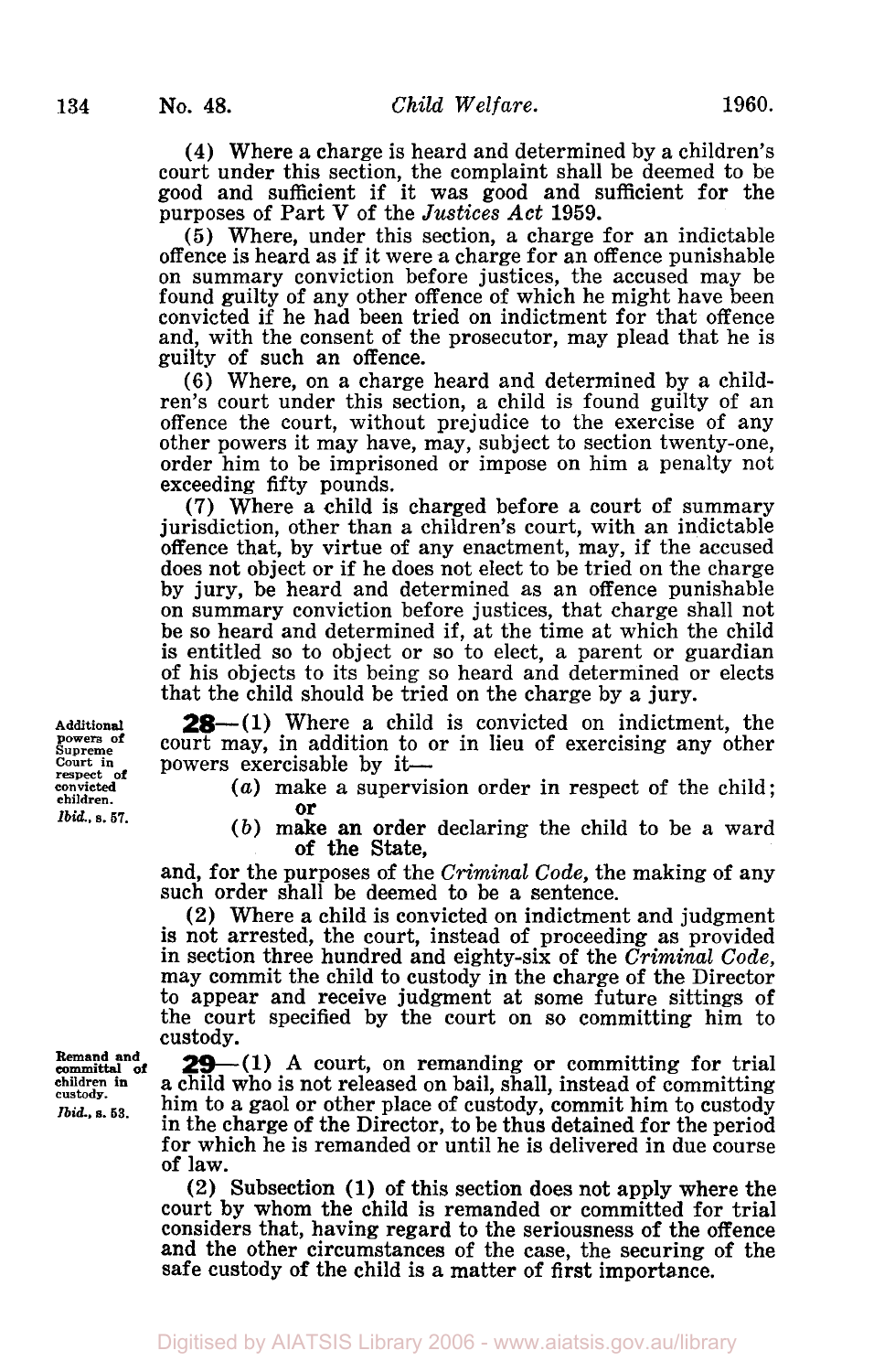**(3)** Where a child who, having been remanded or committed for trial is in legal custody, otherwise than in the charge of the Director, the Minister may by an order in writing delivered to the gaoler order that child to be removed from the goal or other place in which he is detained to the institution specified in the order, and the gaoler shall remove that child, or cause him to be removed, from that gaol or other place to the institution specified in the order and deliver him, or cause him to be delivered, into the charge of the person in charge of that institution and the order is sufficient authority for detention of the child in the institution.

**(4)** The provisions of any enactment with respect to the release or deliverance from gaol of a person who, on being remanded **or** committed for trial, has been committed thereto apply in respect of a child detained under this section as if he were detained in gaol and as if the Director or the person in charge of the institution referred to in subsection **(3)** of this section (as the case may be), were the gaoler thereof.

*(5)* In this section " gaoler " means, when used in relation to a gaol or other place, the gaoler of that gaol **or** the police officer or other person in charge of that place.

**3O-(l)** Where a child is sentenced to imprisonment he *Imprisonment of*  may, at any time during which he is subject to the sentence, **children.**  be detained in such place and under such conditions as the **Ibid., ss. 64 and 65**  Minister may direct.

**(2)** While a person is being detained in a place under subsection (1) of this section or is being conveyed to or from such a place, he shall be deemed to be in legal custody.

**(3) A** person who is being detained in a place under subsection (1) of this section may be released by the Governor on licence.

**(4) A** licence under this section shall be in such form as the Governor may determine, and upon such conditions as the Governor may determine.

*(5)* The Governor may revoke a licence granted under this section, and, if on the revocation of a licence, the person to whom it relates does not return to the place from which he was released, he may be apprehended and taken to that place.

## *Division 111-Neglected children and uncontrolled children.*

**31**—(1) For the purposes of this Act a neglected child Definition of **agglected** child **Definition** of **pagglected** means a child-*Ibid..* **s.** *3.* 

- *(a)* who, having no parent or guardian or a parent or guardian unfit to exercise care and guardian- ship or not exercising proper care and guardianship, is in need of care or protection, in order to secure that he is properly cared for or that he is prevented from falling into bad associations is prevented from falling into bad assoc<br>or from being exposed to moral danger;
- *(b)* who is beyond the control of the parents or guardians with whom he is living;
- **(c)** who associates or lives with a person who is, or is reputed to be, an habitual thief, or a drunkard,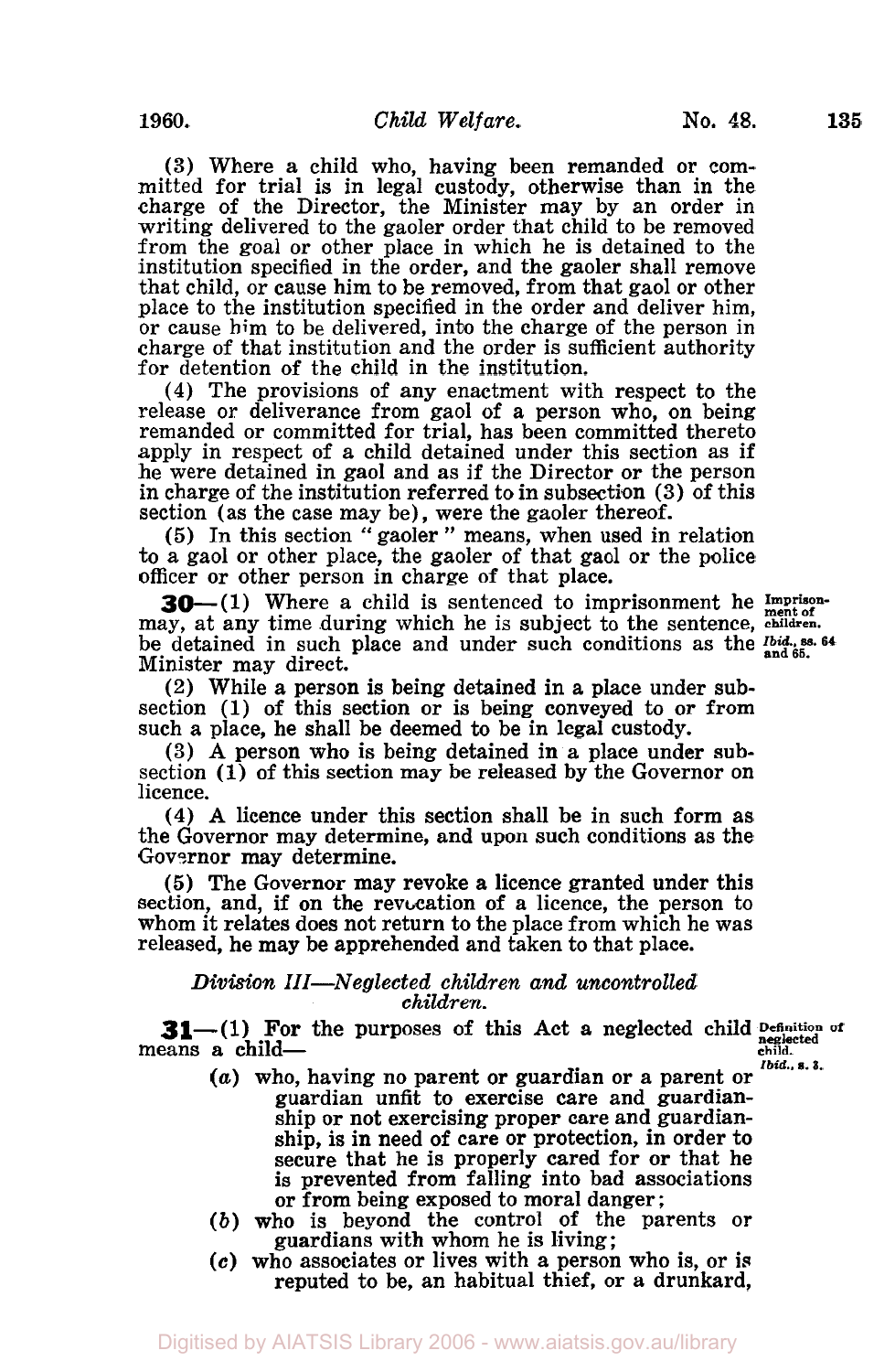or a prostitute, or with a person who has no apparent lawful means of support ;

- *(d)* who is found wandering without any settled place **of** abode or without visible means **of** subsistence, or is found begging or receiving alms (whether<br>or not there is any pretence of singing, performing, or offering anything for sale) or is found loitering for the purpose of so begging or receiving alms;
- **(e)** who is found in a brothel or a place reputed to be used as a brothel, or in a place where opium, or any preparation thereof, is smoked;
- (f) who, being a female, solicits, importunes, or accosts any person for immoral purposes;
- *(g)* who, not having attained the age **of** sixteen years, is an habitual truant from school and in respect of whom there have been at least two convictions for offences under section nine of the *Education Act* **1932;** or
- *(h)* who dwells with, or in the same house as, a person suffering from a venereal disease or from tuberculosis in conditions that are dangerous to his health.

(2) Without prejudice to the generality of the provisions of paragraph *(a)* of subsection **(1)** of this section, proper care and guardianship shall be deemed not to be exercised in respect of a child if he is not provided with necessary food, lodging, clothing, medical aid, or nursing, or if he is neglected, ill-treated, or exposed by his parent or guardian.

**32**-(1) Where a justice is satisfied, on the oath of the Director, a child welfare officer, a police officer, or some person of good repute that there are reasonable grounds for believing that any person is a neglected child he may—

- *(a)* issue a summons to any person who appears to have the charge or custody of that person requiring him to bring that person before a children's court at such place and at such time as may be specified in the summons ; or
- *(b)* issue a warrant authorizing a child welfare officer or a police officer to bring the person believed to be a neglected child before a children's court.

(2) Where a summons has been issued under subsection **(1)** of this section a justice may, before or after the time for appearance specified therein, issue a warrant authorizing a child welfare officer or a police officer to bring the person believed to be a neglected child before a children's court.

**(3)** Where a justice is satisfied, on the oath **of** the Director, a child welfare officer, a police officer or some person of **good**  repute, that there are reasonable grounds for believing that there is in any place a person who is a neglected child he may

**Bringing** of **children children's court. before**  *Ibid* **ss 38 39, 40,** & **41.'**